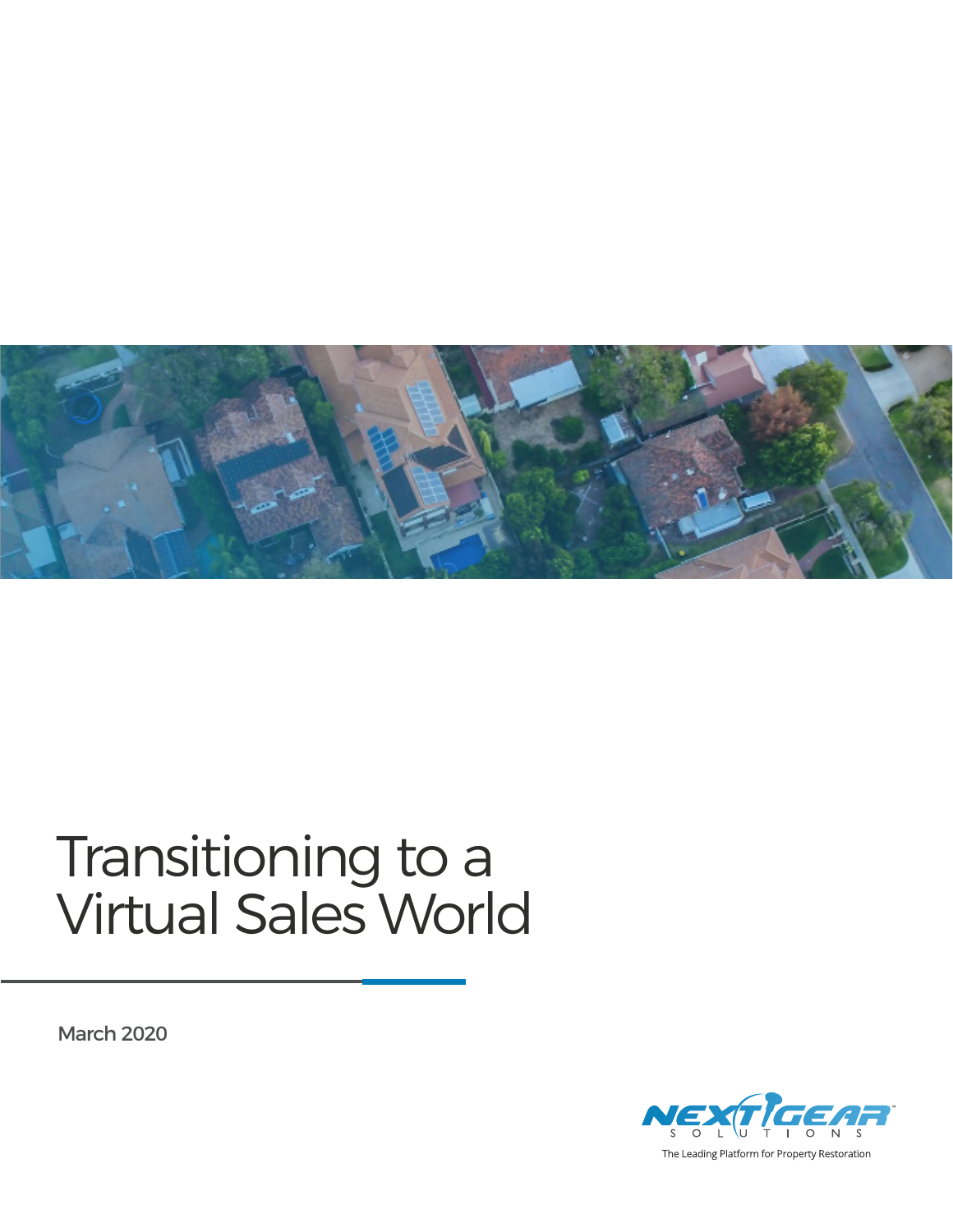#### **Table of Contents**

Transitioning to a Virtual Sales World





Tap any item from the contents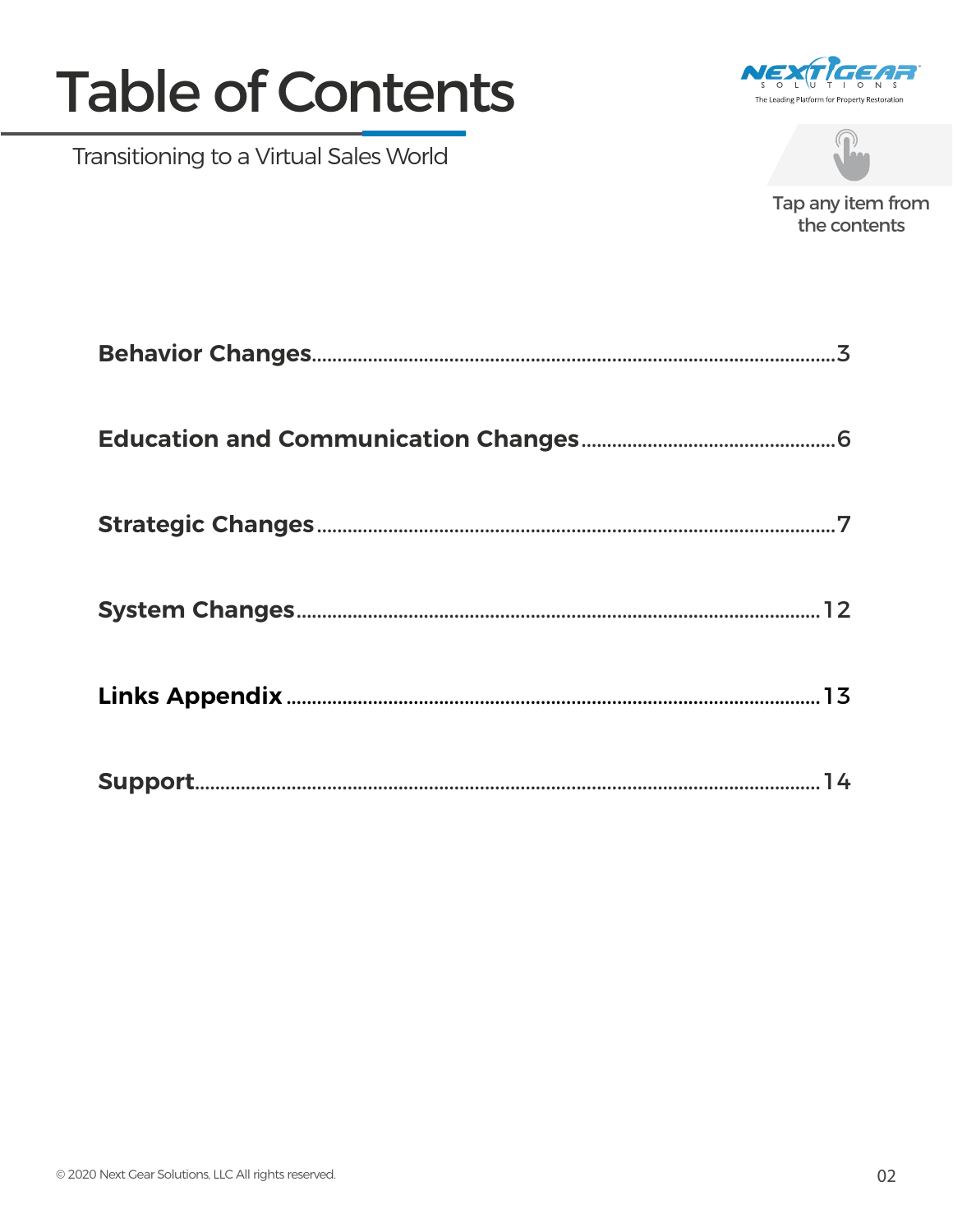# <span id="page-2-0"></span>**Behavior Changes**



Transitioning to a Virtual Sales World



1. **MAINTAIN YOUR ROUTINE** each morning. That means you get up at the same time, you shower at the same time, have breakfast at the same time and "leave for work" at the same time. Your daily disciplines cannot change, or they will be the first sign of a slide into bad habits and away from success.

2. **MORE STRUCTURE** than ever before is required in this new working environment. Without the familiarity of your routine, your new working accommodations could lead to a less structured workday. The key will be the exact opposite: more structure than you have ever applied before. Perhaps until now you have used a few hours, or even much of a day to plan your entire week. In this period, you will need to dedicate more of your workweek to building a better plan for your time. In addition, a more thorough examination of how to make that time productive will be necessary for success.

3. **TACKLE BIG THINGS FIRST** means lining up the most taxing and important tasks at the start of your day so that you address them while you're at the height of your mental and emotional energy. You will want to get to those while you're strong and fresh, as opposed to late in the day when you're likely to be tired or maybe not as sharp.

4. **ADOPT POWER BLOCKING** in your calendar to tackle important things without breaking focus. When you sit down to watch a movie in the movie theater, you don't constantly leave the movie to do things. You set that time aside and focus on the movie for the most part with few if any interruptions. Why would some movie get more respect and attention than your three most vital tasks each day? If you set up some power blocks and put them on your calendar you can get a ton done in a short amount of time.

5. **MORE COMMUNICATION** with your internal team than ever before. The daily operation of your business is now subject to ever-changing and updating circumstances, and as such you will need to be intentional about maintaining the best possible lines of communication with others in your organization. See this as an opportunity to lean in and improve your habits when it comes to communication, especially within the team. Build a plan for this into the structure of your day when and where possible.

6. **MANAGE YOUR EMAIL TIME** or you may look up and realize that you answered a lot of emails but didn't execute your objectives for the day particularly well. Email can consume your time if you don't have a good strategy to manage it. Identify the difference between important and urgent. Urgent items can be tackled quickly, while important items can be tackled in designated times on your calendar that were set aside for email.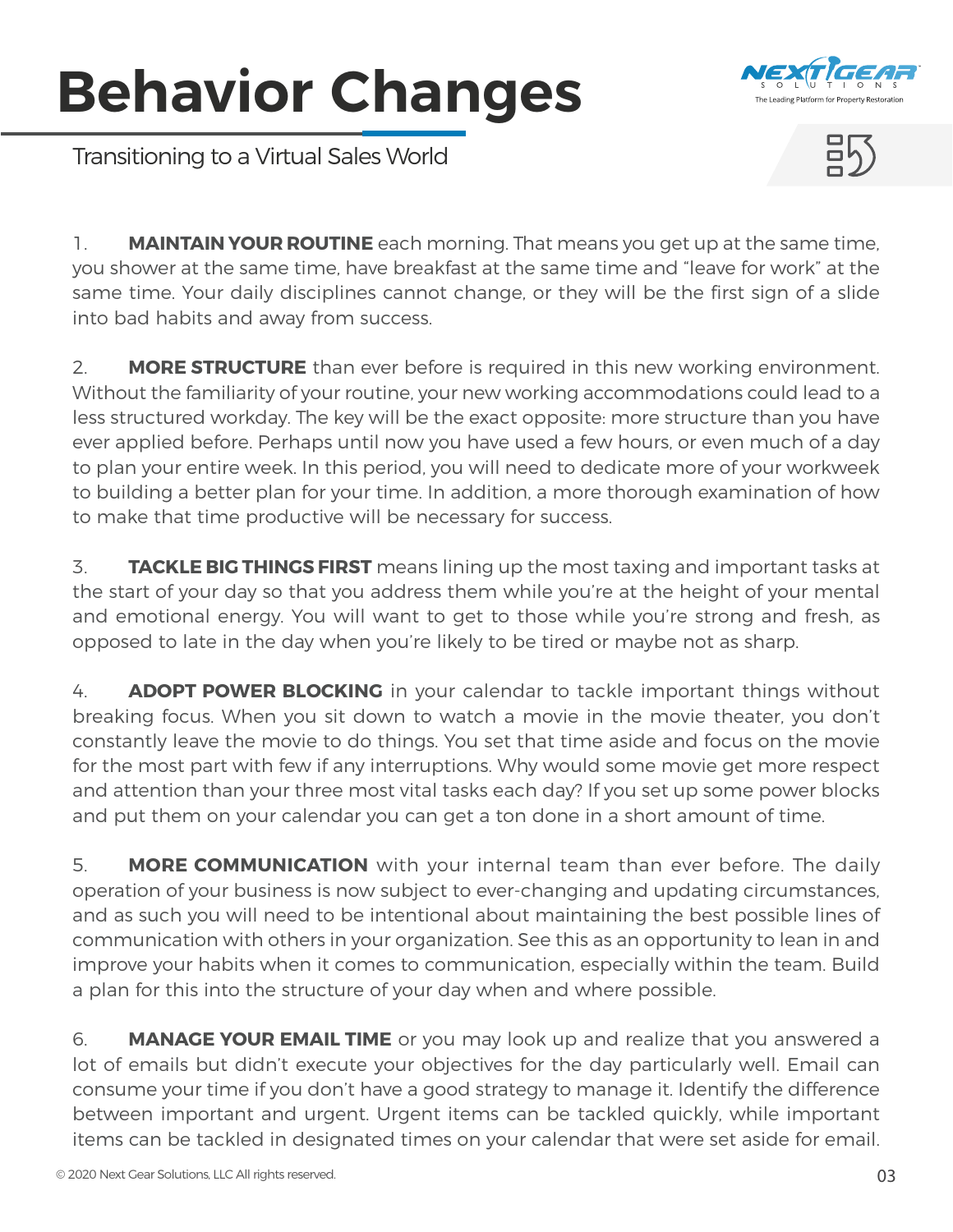# **Behavior Changes**



Transitioning to a Virtual Sales World



7. **SET RULES** for your home office. Neither you nor your family is familiar with this new practice, and there will be a temptation for all involved to treat it casually. For your own success it is imperative that you set the appropriate rules for the space in which you're going to work, cutting down on interruptions, background noise and distractions. Commit to the rules and reassure your family that you have made accommodations to also engage them (see the next point.)

8. **MENTALLY REFRESH** on a regular basis throughout the day. As a salesperson you may never have found yourself in a position like this before. Spending extended amounts of time looking at screens and trying to connect without ever truly spending time with people will create a growing mental fatigue for many of you. Set time in your daily structure to recharge and refresh your mind. Step away from your screen and spend some face-toface time with the people in your family, go for a walk, or spend time with a pet.

9. **MORNING HUDDLES** are a great way for your team to connect with one another each day and share wins, challenges, and opportunities. Ideally you should use a form of video conferencing for these calls so that you can see people's faces and make as human a connection as possible with your team. Sharing daily successes is one of the keys means of keeping everyone motivated and feeling connected as they head into the day. For a look at how a great team huddles once a week, have a look at [this video from Simon Sinek's](https://www.youtube.com/watch?v=tKEtm3HCrsw&t=535s) [team.](https://www.youtube.com/watch?v=tKEtm3HCrsw&t=535s)

10. **GET PSYCHED!** Salespeople work best when they are on an emotional and energetic high. During this period, you may find disruptions to the normal flow of business, and that can be demoralizing and challenging for the mindset of salespeople—so combat that by stopping once or twice a day to do the things that really get you fired up. Rock some music, watch some inspiring videos, or call a great customer and get an update on how you've really impacted their business. Do what it takes to keep your mind in the right place for the day ahead!

11. **SELF-ENRICHMENT** is an opportunity that doesn't normally present itself during the workday, but with this new working situation you will have opportunities to improve your skills and knowledge. Take advantage of the day-long access to the internet to study, learn and improve. Break up hours of calls and video conferences with 15 or 20-minute learning breaks that enhance your performance. In this time, I'd specifically suggest using Google and YouTube to learn what successful inside salespeople do and determining what practices you can and should be applying to your own job.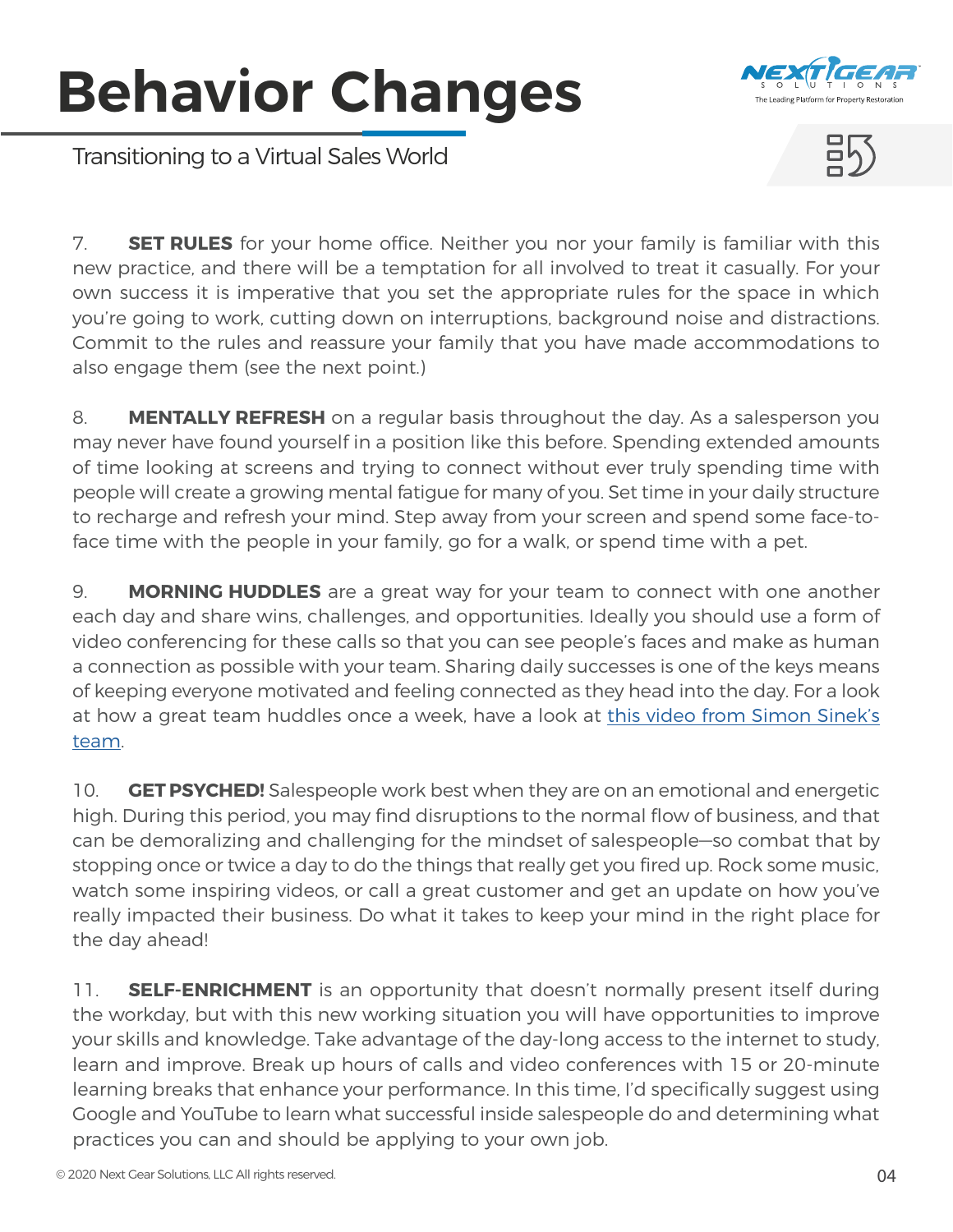# **Behavior Changes**



Transitioning to a Virtual Sales World



12. **DIET, SLEEP & EXERCISE** may always be necessary for performing at your peak but looking after these things in the new remote world is even more critical than it has been in the past. They may seem optional over the short run, but each is vital across any significant period of time.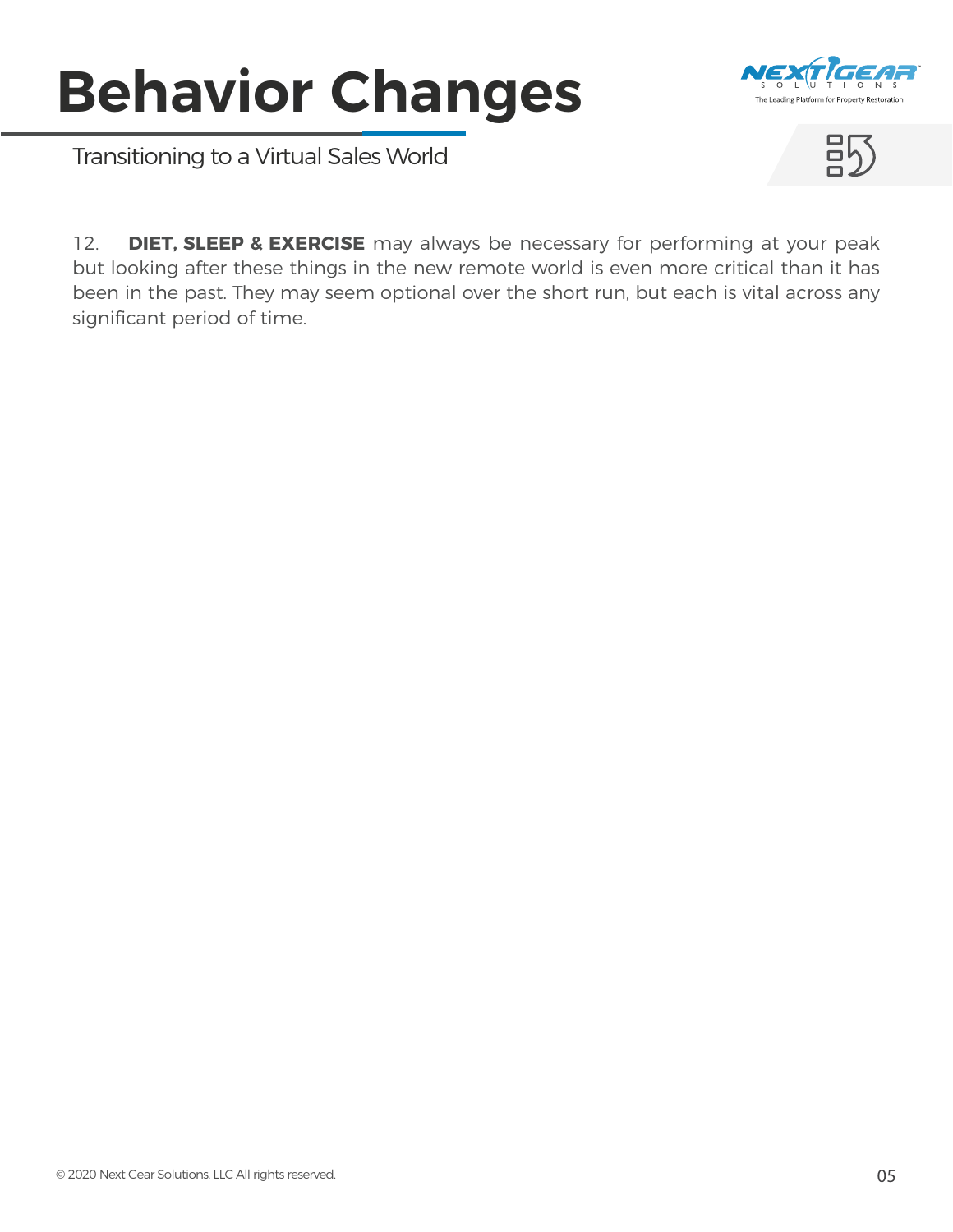#### <span id="page-5-0"></span>Education and Communication Changes



Transitioning to a Virtual Sales World



1. **EDUCATE** yourself on the new protocols and practices being performed by your business in accordance with recommendations and emerging guidelines for dealing with the COVID-19 world. Just like you educated yourself on the industry when you started, you will once again need to master new information and fully understand how it changes the ways in which your company is going to work.

a. **Understand What** has changed in the way your services are being performed.

b. **Understand How** these changes impact the client experience.

c. **Understand Why** these changes are important to all parties at this time. What is the purpose of them?

2. **NEW LANGUAGE** has emerged as a result of COVID-19 and it is important that salespeople lead the charge in mastering the talking points that will properly position both their company and our industry moving forward. Their ongoing communication with customers and partners across the industry provides an important opportunity to deliver and reaffirm messaging that needs to be universally adopted.

a. Essential Business Classification language was drafted jointly by IICRC and RIA. Review the document to ensure that you understand the essential services language and messaging and can cite it in conversation with customers who are uncertain about business continuity as it relates to restoration. [Read the document here](https://www.restorationindustry.org/resource/resmgr/RIA-IICRC_Joint_Letter-Exec.docx).

b. "Clean And Apply Disinfectant" not "clean and disinfect" is the right language to use when discussing cleaning services, as outlined in the [RIA Preliminary Report](https://cdn.ymaws.com/www.iicrc.org/resource/resmgr/docs/RIA_Preliminary_Report_for_R.pdf#utm_source=1700&utm_medium=2031&utm_campaign=3070&utm_term=4002&utm_content=5688).

c. Personal Protective Equipment (PPE) is familiar to most of you but hasn't made its way into your regular sales language. That needs to change as you take steps to help customers understand how your company is working and what steps it is taking to ensure not only that people are being protected, but that it can perform vital services while maintaining health and safety standards.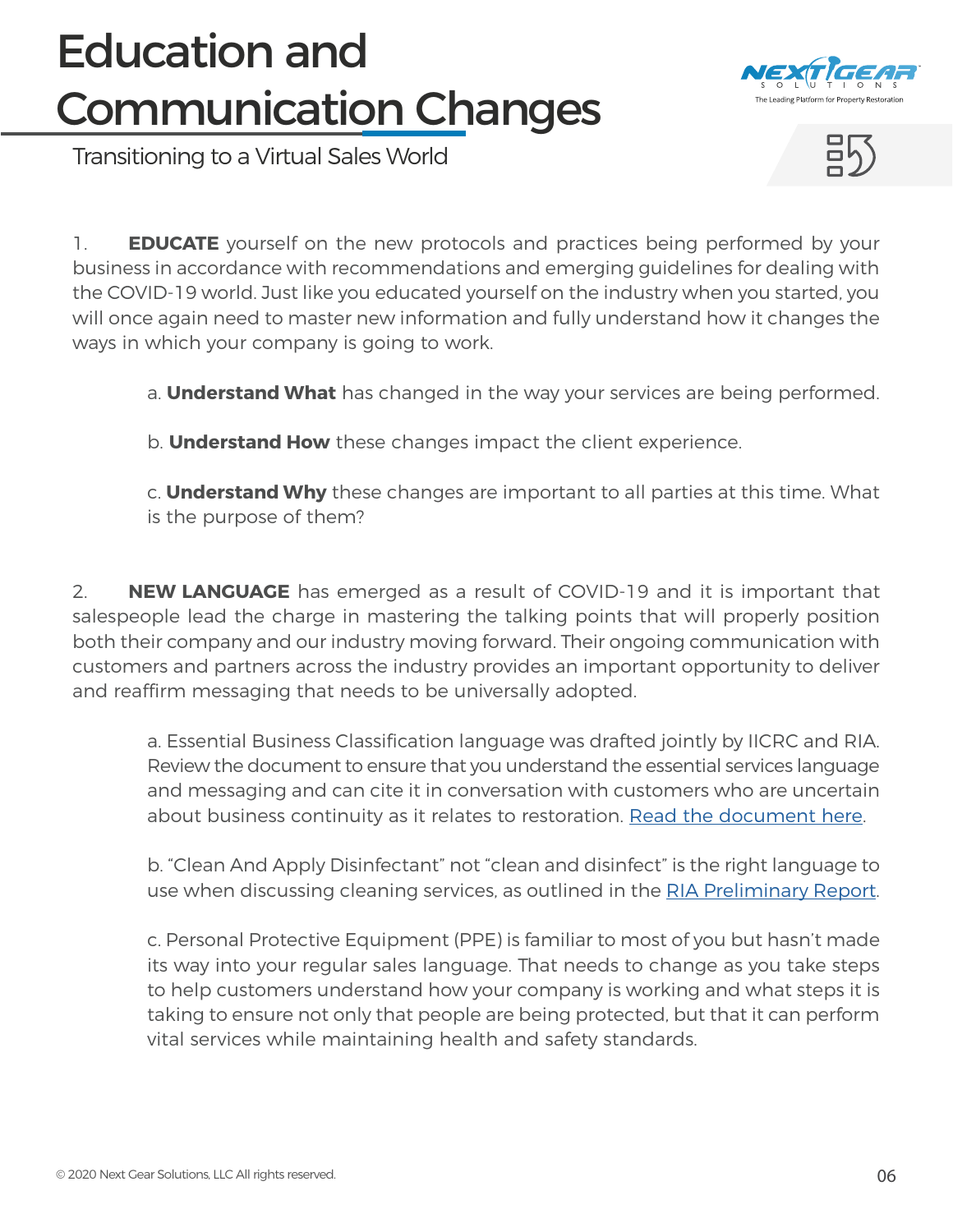

<span id="page-6-0"></span>Transitioning to a Virtual Sales World



1. **NO MORE COLD CALLING** during these times. Instead of trying to break the ice with people who are already dealing with dozens of other salespeople cold calling them, let's set that practice aside in favor of focusing on warm leads. That means reaching out to:

i. Existing partners first and foremost. Talk to those people who are already doing business with you and see how you can solve new problems they are experiencing for the first time.

ii. C1s (and potentially C2s) from your LuxorCRM system represent people who are familiar with your brand and have worked jobs with you before. Use your history with them, combined with this unique period of need, to see if there is an opportunity for your company to assist them.

iii. Inbound leads created by sophisticated and thought-provoking marketing tactics applied through mail campaigns and social media.

2. **MORE, BETTER QUESTIONS** are necessary during this time, as you cannot afford to continue to have "fluffy" conversations. Yes, you need to show empathy and check in on everyone's health, but after that you need a plan to properly identify opportunities to assist partners in a meaningful way. Making calls just to stay top of mind won't be enough for the salespeople who want to ensure that they don't lose their year while traditional claims slow down.

3. **IMPROVE YOUR RESPONSE TIME** in this new working environment. As you work from a new virtual world, mastering response times has an incredible impact on your success. If a client or potential client reached out to you, make sure you are set up to respond VERY QUICKLY! According to a data study done by Xant when a sales rep responds within 5 minutes instead of 30 minutes, they see a performance improvement of 21x in qualifying and converting the opportunity.

4. **SOLVE PROBLEMS** instead of trying to sell services. Everyone in the industry is talking about how they can clean and sterilize, and it's a very relevant topic. Turning this situation into a bigger opportunity though is about listening to issues, understanding the pain and then presenting solutions. The salespeople who do the best job of this will position themselves for far greater results both during this time and moving forward.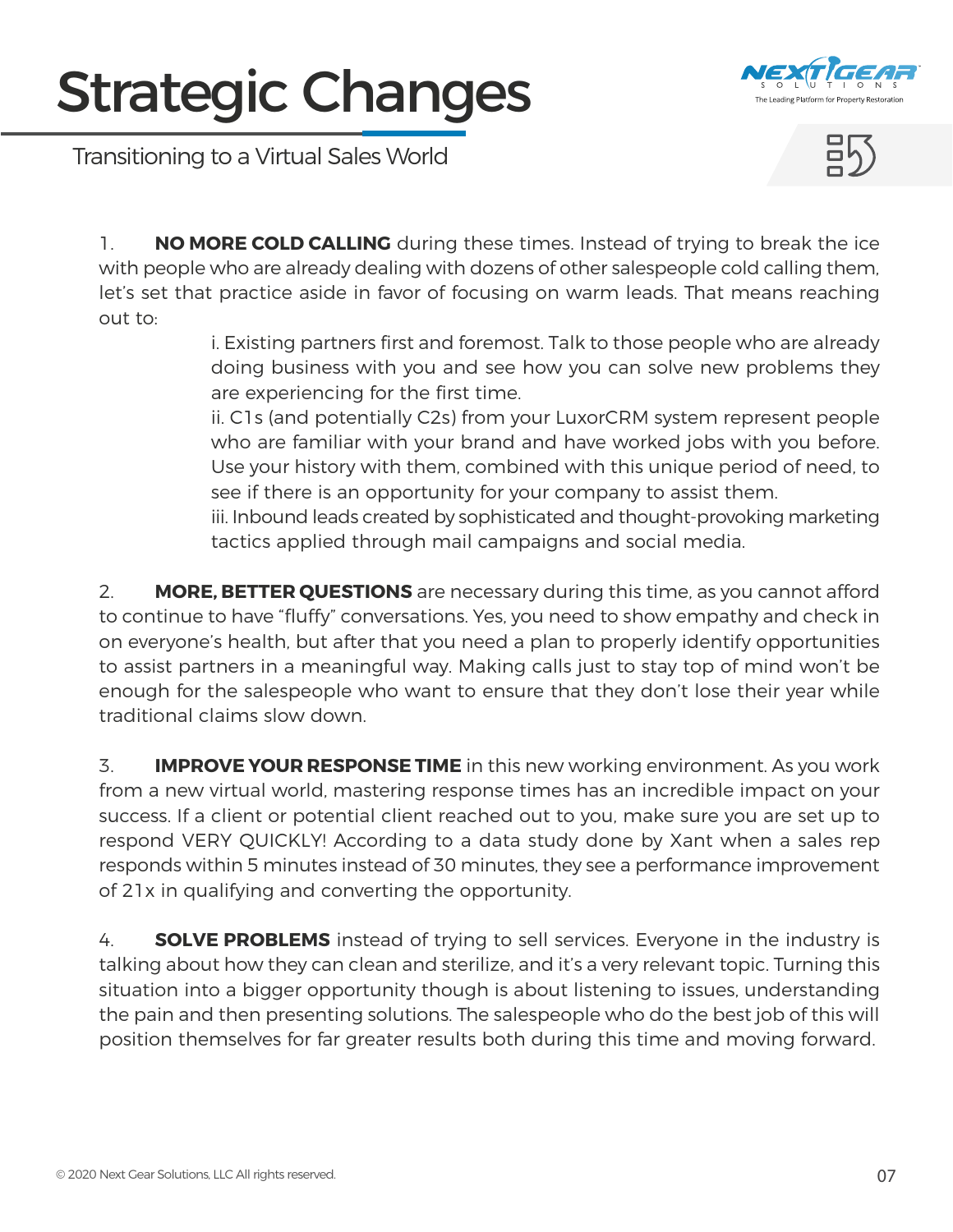

Transitioning to a Virtual Sales World



5. **NEGATIVE SELLING** may be a necessary tool in your toolbelt during this time. Rather than tirelessly chasing people who seem disinterested or "too busy" to meet with you, it might be time to acknowledge their lack of interest and suggest to them that they may not believe in the solutions you're providing or see an immediate need for them. If they're willing to acknowledge that, you can save critical hours every week by changing your focus to better opportunities.

6. **TAKE AN INFINITE MINDSET** at every available opportunity. Salespeople who are hungry for the job today aren't a bad thing, but they may come off as insensitive and callous in the current climate. Solution-oriented selling that focuses more on the customer's timeline and needs will better position you to be doing business with them on an ongoing basis. There is a long and challenging year ahead, and as a trusted partner you will have multiple opportunities to serve the people who have confidence in you.

7. **GATHER INTEL** early and often to get a better understanding of what is going on in the market. If claim volume is down, what is causing it? What do your contacts expect to happen over the next week? The next month? Are adjusters getting concerned for their jobs? Are agents giving any additional direction to their clients? What mandates have property managers received from their companies and how is that impacting their daily life? Learn, learn, learn! The better the intel you gather, the more informed your strategies will be moving forward.

8. **TRANSITIONING TO VIRTUAL MEETINGS** might seem obvious, but make sure you think through what that meeting experience is going to look like. Do you have information to share? How will you share it? Will you have a camera on to allow your client to see you? Preparation and planning are required to effectively transition to the new virtual medium, especially for those who have never navigated it before. Being smooth and polished will help deliver confidence—while struggling or being uncomfortable will also send a message to your customers.

9. **VIRTUAL TRAINING** may be an option for continuing to provide value-added services like CE classes and lunch-and-learns. Who says you can't send lunch and then give a virtual presentation to the clients that you have been working hard to connect with in recent months? Expand the idea of your transition to virtual meetings to an even larger engagement!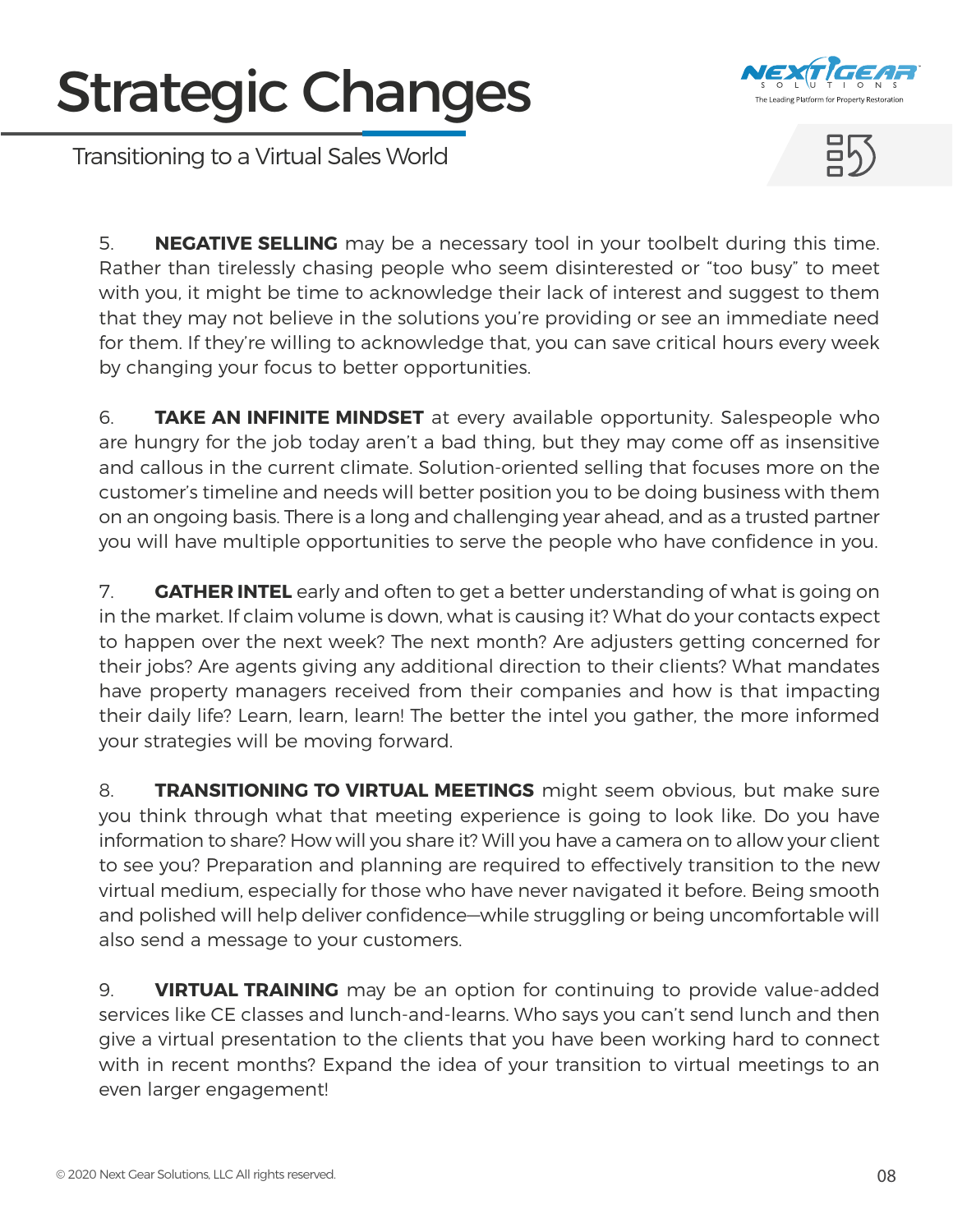

Transitioning to a Virtual Sales World



10. **LEVERAGE NEW TOOLS** to drive confidence and interest in this new way of connecting and doing business. One great example for those of us constantly trying to set meetings is to use a meeting app (at Next Gear we use Acuity) to let partners schedule their own meetings. That puts the power in the hands of your partners to identify the best time to connect with you and to adjust it if they need to. It also helps them "buy in" to the new normal, and their comfort makes our selling process more effective.

11. **LEVERAGE CHAMPION CUSTOMERS** effectively as you search for new business opportunities. Why were you cold calling strangers when the people who already know, like, and trust you have industry relationships that they can walk you into and provide an endorsement to? If you have been providing real value to clients, this is not a major ask. If it feels like it is, you may need to increase your value-add for customers. This should be every salesperson's #1 tactic for adding new business partners.

12. **BE PERSISTENT** in your efforts. Studies show that the average sales rep in the U.S. gives up after 1.5 call attempts. Data suggests that the ideal number of attempts to connect with a contact is six to nine, which supports Tiffany Peterson's position on The Law of Four Interactions, [which can be found here.](https://www.youtube.com/watch?v=5aNRWIGbEYs) Despite being focused on widget sales, there is a lot of important information for our relationship based sales people to learn from this. In addition, because you need to plan for six to nine interactions, the next point is critical.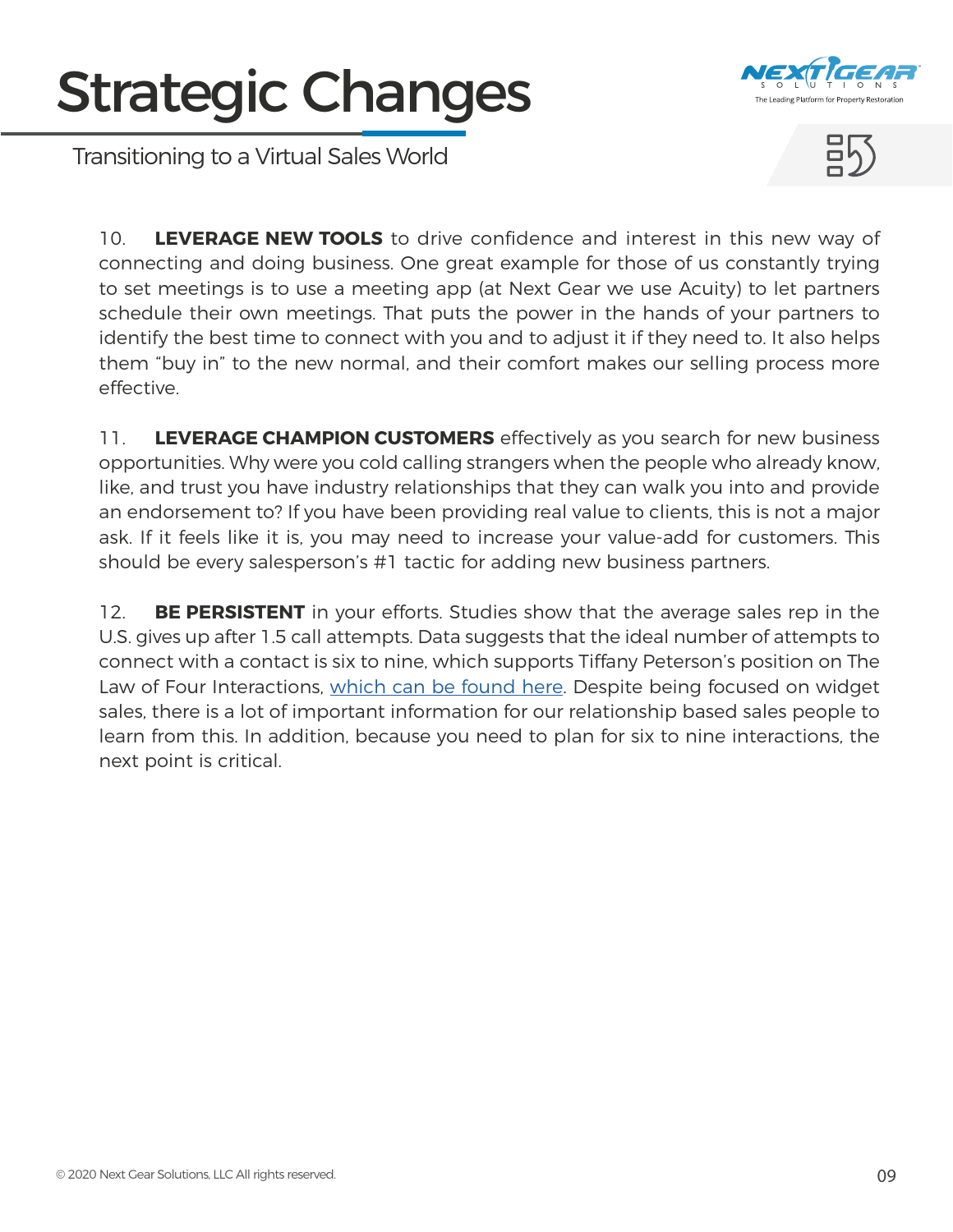





13. **DETERMINE YOUR CADENCE** for executing the six to nine touches you need to connect with customers and potential customers. Understand what your sales strategy is going to consist of, and what the intervals of engagement are going to be. Make sure that you change it up with regularity to stand out from the noise. Sales Expert Jeff Hoffman recommends an eight-touch cadence that takes 29 days to complete for prospecting, but it may be a strong guide for us to consider for all unresponsive customers during this time. It is:

Day 0: First touchpoint

Day 14: Second touchpoint

- Day 21: Third
- Day 25: Fourth
- Day 27: Fifth
- Day 28: Sixth

Day 29 (morning): Seventh

Day 29 (afternoon): Eighth

Equally important to the timing is the sequence of touches and the correct messaging for each one.

14. **LEVERAGE TECHNOLOGY** to enhance your value-added services to customers. Can you be providing virtual services and expertise to assist policy holders in mitigating issues during this time when they may not want people in their home? Is such a new offering marketable and a way to better position yourself with customers as you move forward?

15. **SOCIAL MEDIA QUALIFYING** will help you better understand your customers' online presence. With an increase in screen time being driven by the isolation protocols being put in place, understanding what platforms your customers use, and where they spend their time when they're online will better equip you to reach them with new marketing messages (see next point). It also allows you to identify where you can engage them in groups that might enhance the exposure of your brand and validate it to their peers.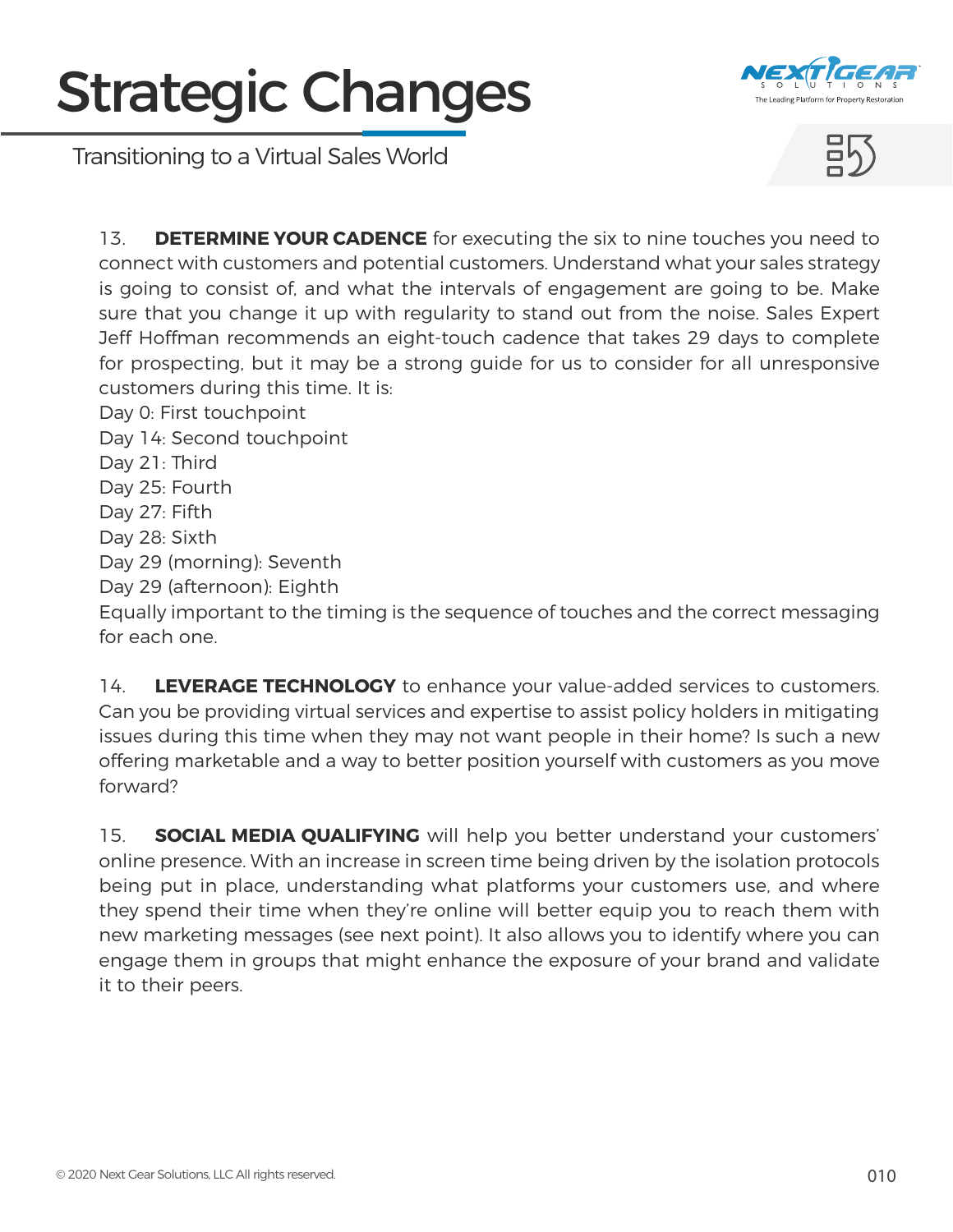

Transitioning to a Virtual Sales World



16. **LEAN INTO SMART MARKETING** tactics that can help you distinguish your company from your competitors in the marketplace. Today there are email campaigns being launched by the hour, with a surprisingly consistent message regardless of the source. The message will largely get lost in the noise, so leaning into marketing with strong, innovative tactics that generate meaningful interest and provide opportunity for warm calling as a follow-up is where separation from the pack will occur.

17. **GO DEEP, NOT WIDE** is something we've been teaching at Champion Days for years and during this time it is more relevant than ever. The goal in this time isn't for you to get in touch with or in front of everybody—it's for you to get in front of the right people, to go deeper with your partners and solidify the right relationships. Gary Vaynerchuk says it differently but [his message resonates](https://www.youtube.com/watch?v=4fsYWXrGGcE) as we talk about marketing.

18. **EXPLORE NEW MEDIUMS** for connecting with clients. With your marketing approach now being challenged to grow, is there a way to connect with your audience that replaces your ability to get in front of them or even to have meetings and calls with them? What about blogs? What about podcasts? What can you leverage to bring additional value to your industry and your partners?

19. **STOP DABBLING** in social media. Now is the time for you to double down and commit to leveraging the new information platforms to connect with people and explode your brand. If you need thoughts on how to do this at the highest level, turn to Gary V (again) and check out his [thoughts on how to make a meaningful impact](https://www.forbes.com/sites/tomward/2018/11/13/gary-vaynerchuk-how-to-blow-up-on-social-media/#1c64ce0e24e0) [on social media](https://www.forbes.com/sites/tomward/2018/11/13/gary-vaynerchuk-how-to-blow-up-on-social-media/#1c64ce0e24e0) as well as his guide to [how to succeed on Twitter](https://s3.amazonaws.com/gv2016wp/wp-content/uploads/20140324201941/social_platforms_infographic_Twitter_02.png).

20. **FORECAST A SURGE** if there has been a sudden and unusual decline in your traditional claim mix. Statistically there is a lot of consistency (as reported by ISO at the [Insurance Information Institute\)](https://www.iii.org/) in traditional claim volume, so if your market is showing an unexpected downturn in volume, forecast a surge. Start talking to customers who may be "sitting on" claims and waiting for the current environment to change before submitting them or asking for service. If that occurs and weeks or months' worth of deferred claims release at once, you could find yourself in a surge situation without a weather event. Ask the right questions of your partners and coach them on how to properly prepare for this. It should be a scheduling conversation, not a referral conversation.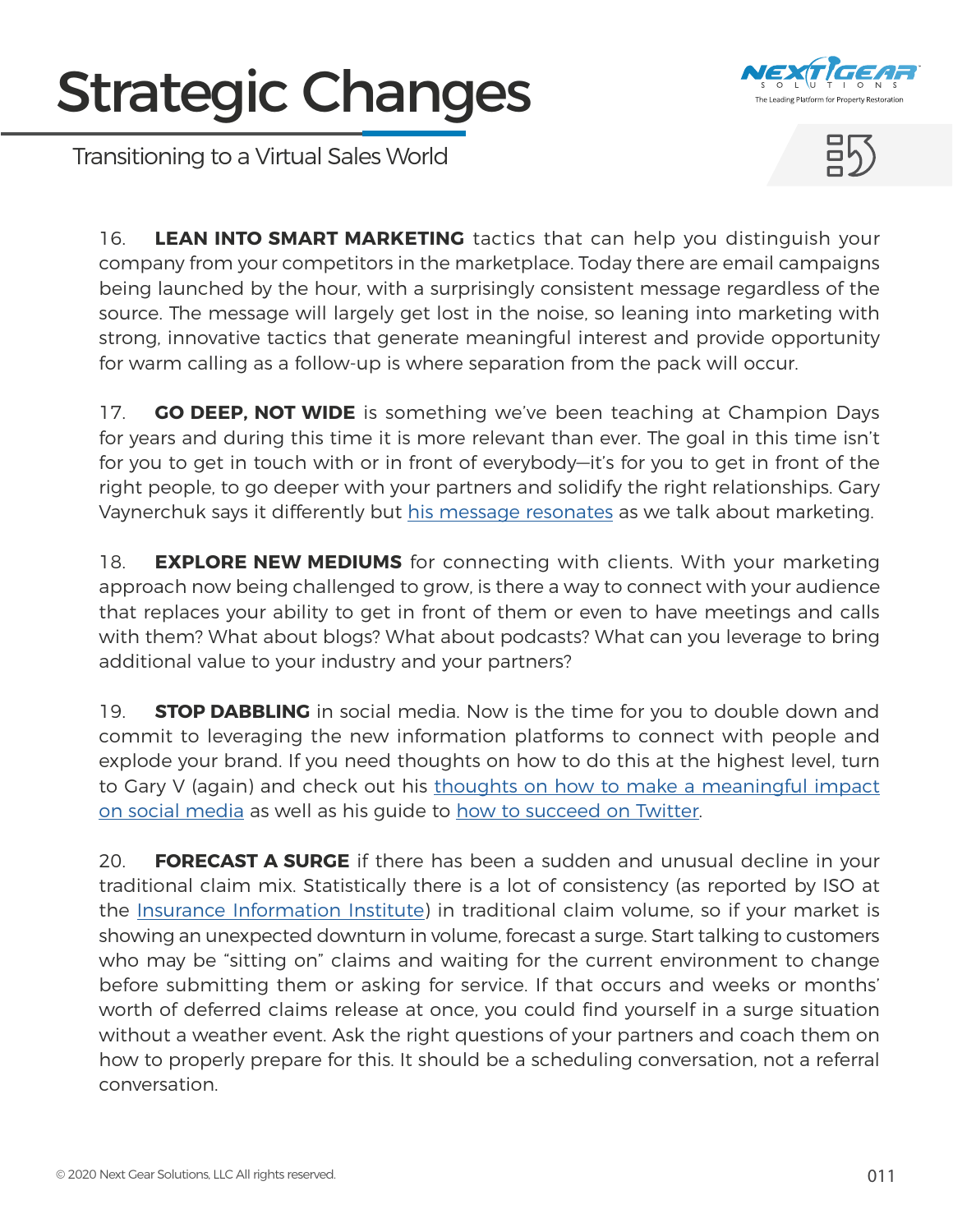#### <span id="page-11-0"></span>System Changes



Transitioning to a Virtual Sales World



1. **HAVE A CAMERA** in order to empower you in this new virtual world. It goes a lot farther in web sessions and web calls when people can see you.

2. **HAVE THE RIGHT SOFTWARE** to drive your new working environment. Tools make a difference, so make sure you can create content (for social media), track effectiveness (through LuxorCRM) and empower partners to schedule meetings (using Acuity).

3. **ADD FIELDS** to track new measures in LuxorCRM. The fluidity of the system allows for the addition of new fields to allow you to track new strategies and measure their effectiveness. When in doubt, contact our Help Desk (support@nextgearsolutions.com or 866-769-7855) to find out how best to perform this action.

4. **BUILD REPORTS** to measure your new business model and determine its effectiveness.

5. **USE OPPORTUNITIES** in your LuxorCRM environment to manage your cadence and move contacts through a touch cycle without losing track of where in the process you are and when to next take action.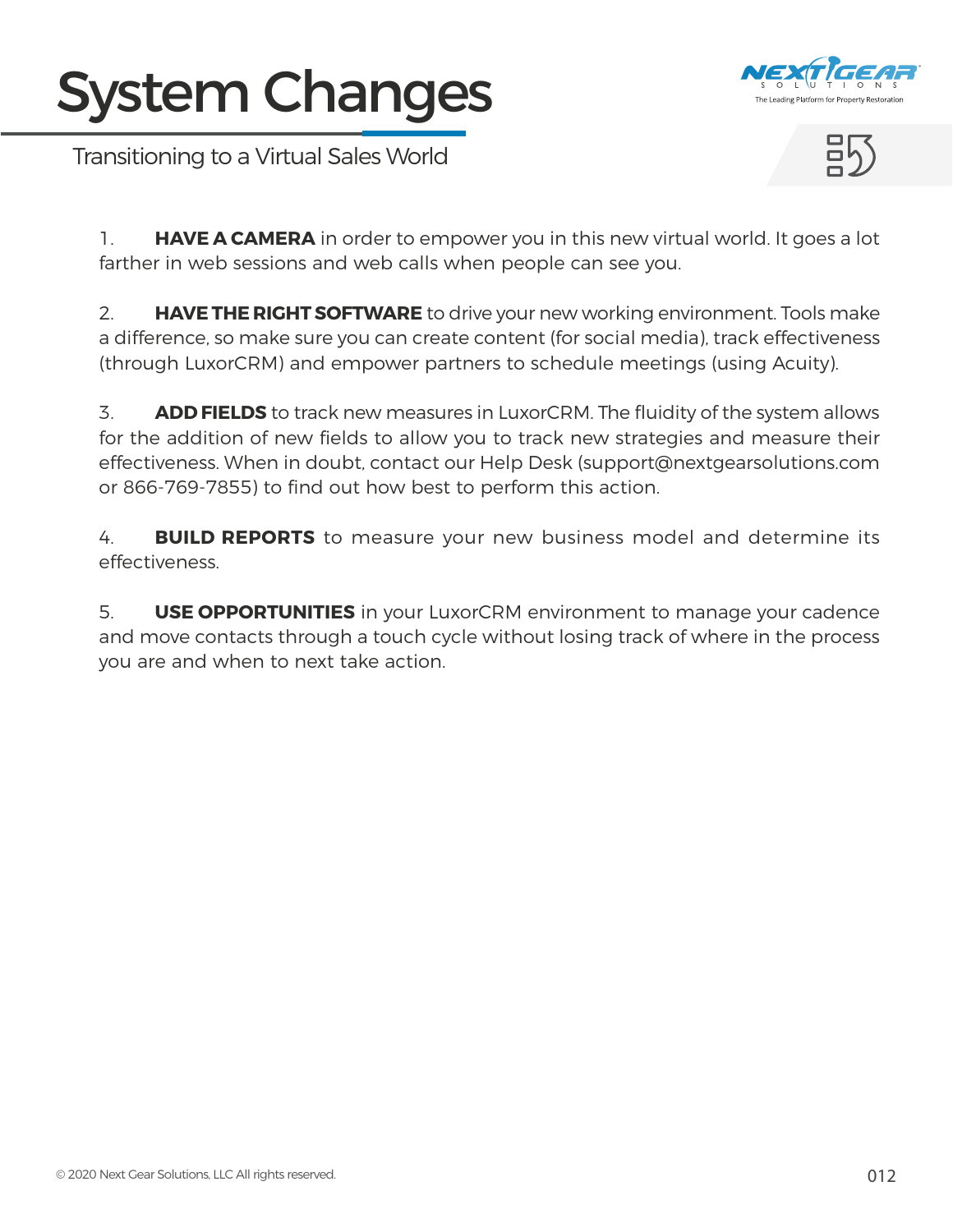### <span id="page-12-0"></span>Links Appendix



Transitioning to a Virtual Sales World



Virtual team huddle: [www.youtube.com/watch?v=tKEtm3HCrsw&t=535s](http://www.youtube.com/watch?v=tKEtm3HCrsw&t=535s)

Going deep, not wide: [www.youtube.com/watch?v=4fsYWXrGGcE](http://www.youtube.com/watch?v=4fsYWXrGGcE)

How to make a meaningful impact on social media: [www.forbes.com/sites/](http://www.forbes.com/sites/tomward/2018/11/13/gary-vaynerchuk-how-to-blow-up-on-social-media/#1c64ce0e24e0) [tomward/2018/11/13/gary-vaynerchuk-how-to-blow-up-on-social-media/#1c64ce0e24e0](http://www.forbes.com/sites/tomward/2018/11/13/gary-vaynerchuk-how-to-blow-up-on-social-media/#1c64ce0e24e0)

How to succeed on Twitter: [s3.amazonaws.com/gv2016wp/wp-content/](http://s3.amazonaws.com/gv2016wp/wp-content/uploads/20140324201941/social_platforms_infographic_Twitter_02.) [uploads/20140324201941/social\\_platforms\\_infographic\\_Twitter\\_02.png](http://s3.amazonaws.com/gv2016wp/wp-content/uploads/20140324201941/social_platforms_infographic_Twitter_02.)

Insurance Information Institute: [www.iii.org](http://www.iii.org)

RIA & IICRC Joint Letter To Government: [https://www.restorationindustry.org/resource/](https://www.restorationindustry.org/resource/resmgr/RIA-IICRC_Joint_Letter-Exec.docx  ) [resmgr/RIA-IICRC\\_Joint\\_Letter-Exec.docx](https://www.restorationindustry.org/resource/resmgr/RIA-IICRC_Joint_Letter-Exec.docx  ) 

RIA & IICRC Preliminary Report For Restoration Contractors Assisting Clients With COVID-19 Concerns: [https://cdn.ymaws.com/www.iicrc.org/resource/resmgr/docs/](https://cdn.ymaws.com/www.iicrc.org/resource/resmgr/docs/RIA_Preliminary_Report_for_R.pdf#utm_source) RIA\_Preliminary\_Report\_for\_R.pdf#utm\_source=1700&utm\_medium=2031&utm [campaign=3070&utm\\_term=4002&utm\\_content=5688](https://cdn.ymaws.com/www.iicrc.org/resource/resmgr/docs/RIA_Preliminary_Report_for_R.pdf#utm_source)

The Law of Four Interactions:<https://www.youtube.com/watch?v=5aNRWIGbEYs>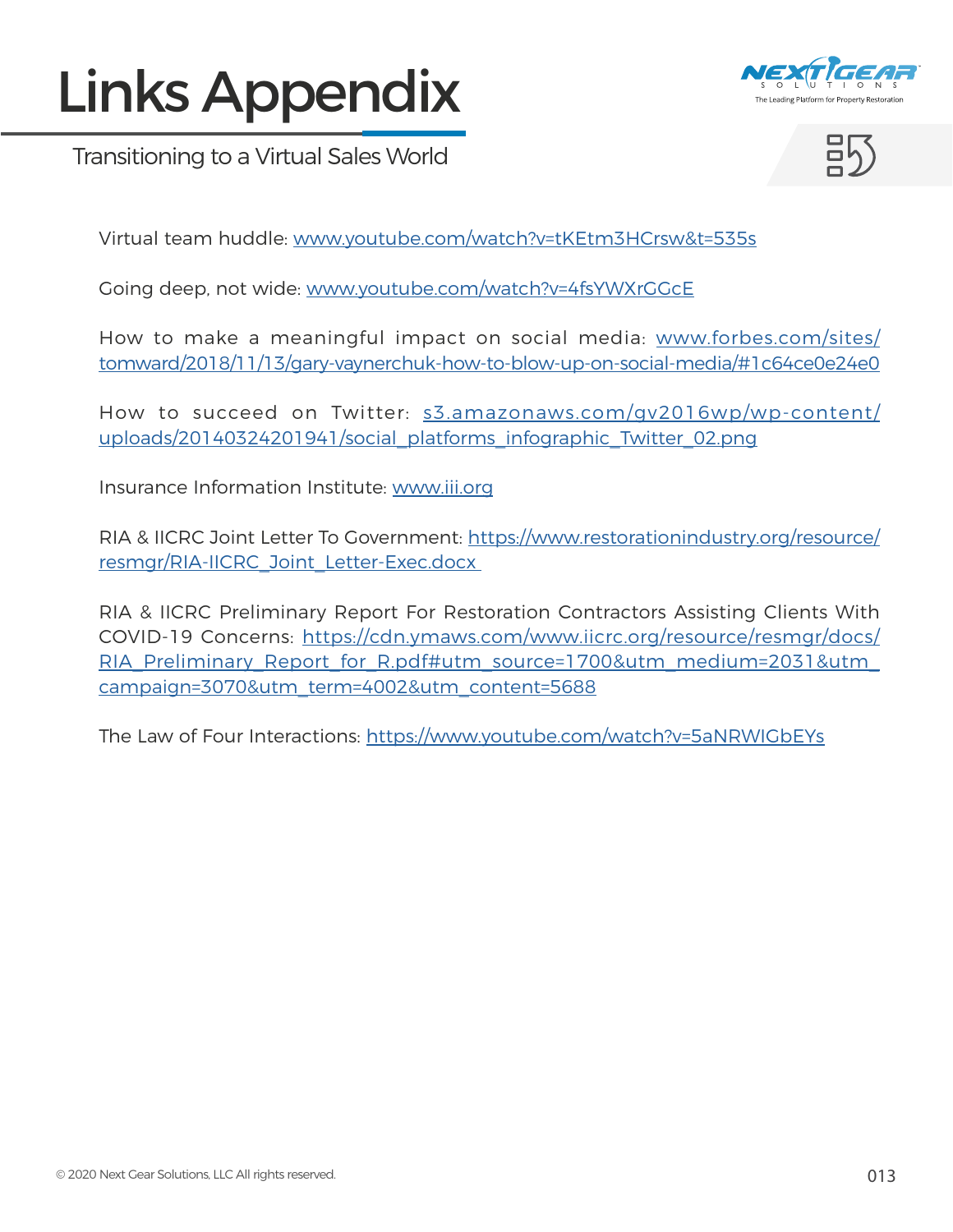#### Support



Transitioning to a Virtual Sales World



The Next Gear Solutions support specialists are available to help you leverage your company's training to the fullest extent. Simply click the Live Support link on any page or contact us through the channels below.

**Phone:** 1-866-769-7855

**Email:** [support@nextgearsolutions.com](mailto:support%40nextgearsolutions.com?subject=)

#### **Hours:** 24/7

Next Gear also offers free daily training sessions 5 days a week. These sessions will feature a different section of the application each day. The registration links for the training sessions will be emailed to our mailing list of Administrators the week prior to the trainings.